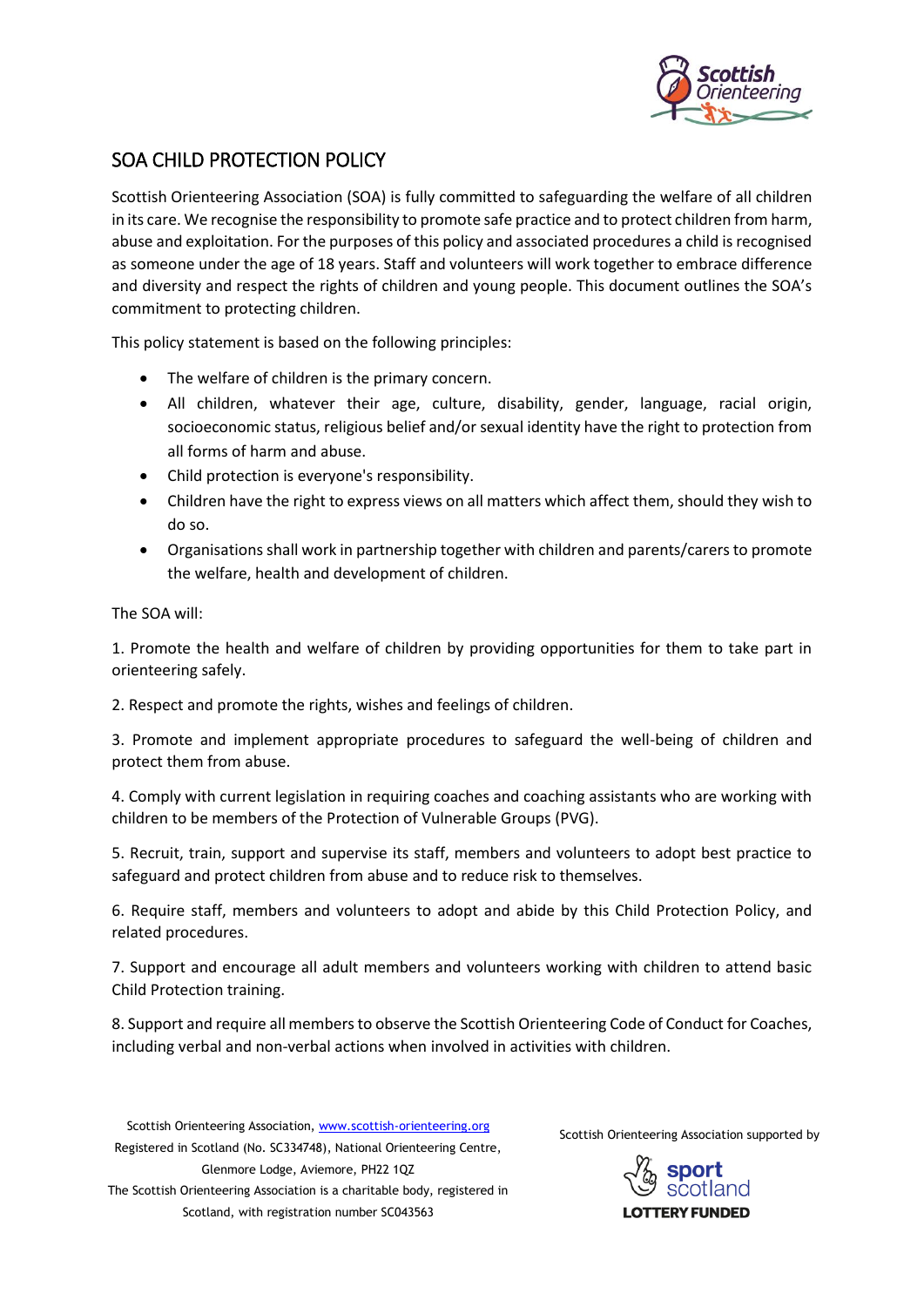

9. Take seriously all concerns about breach of this Code of Conduct and respond to them in line with the SOA's Complaints Policy and/or Disciplinary Procedure and/or Procedure for Responding to Concerns about Child Abuse

10. Respond to any allegations of misconduct or abuse of children in line with this Policy and these procedures as well as implementing, where appropriate, the relevant disciplinary and appeals procedures.

11. Follow appropriate procedures for recruitment and selection of people to ensure staff/volunteers have been correctly vetted for working with children as appropriate

12. Reserve the right to require staff, members and volunteers to complete a Self-Declaration form for Regulated Work with Children.

13. Make readily available all associated procedures and documents as listed below and promote awareness of these amongst members.

14. Observe guidelines issued by local Child Protection Committees for the protection of children.

15. Regularly review any child protection issues that arise; monitor and evaluate the implementation of this Policy and these procedures.

16. Adopt British Orienteering's "O-Safe" guidelines for aspects where the SOA does not have its own specific guidance or policy.

**Notes** (1) Licensed coaches have signed and abide by the Scottish Orienteering Coaches' Code of Conduct; other adults working with children are required to abide by that Code of Conduct with the exception of the third and fourth points under "Professional Responsibilities".

#### **Associated documents**

- SOA Child Protection Officer Job Description
- Disciplinary Procedure
- Code of Conduct for Coaches
- Risk Assessment form
- Procedure for Recruitment and Selection of Staff/Volunteers
- Data Protection Policy
- Complaints & Grievance Procedure
- Flowchart on how to respond to concerns about a child

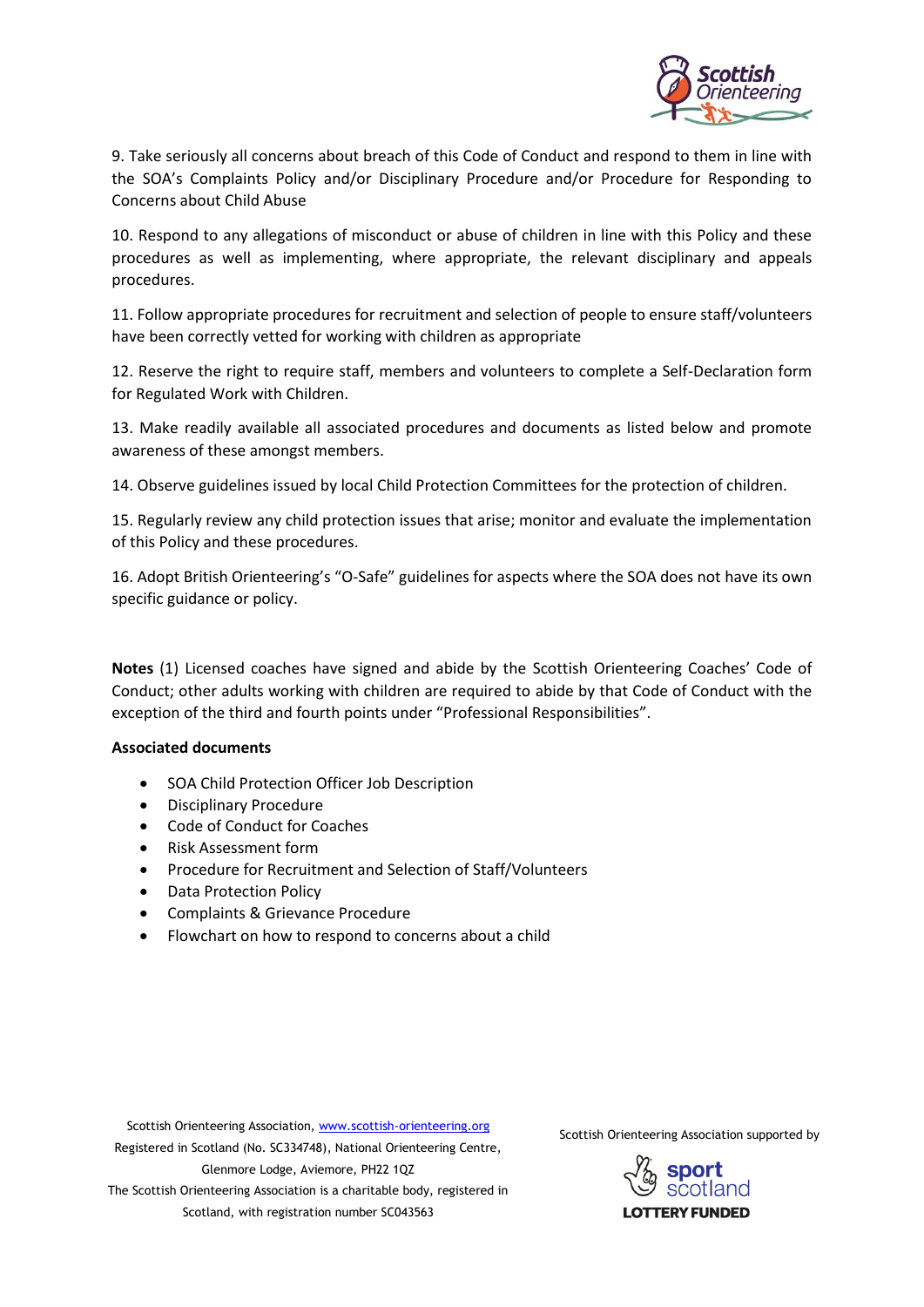

# DISCIPLINARY PROCEDURE

The Scottish Orienteering Association ("SOA" hereafter) aims to encourage high standards of individual behaviour in all aspects of the sport. This procedure sets out the action which will be taken when the code of conduct is breached by a volunteer or a member of staff.

# **1. PRINCIPLES**

a) This procedure is designed to establish the facts quickly and to deal with disciplinary issues consistently.

b) No disciplinary action will be taken until a matter has been fully investigated.

c) The member of staff/volunteer involved may be suspended from their role while an investigation is carried out. Suspension is not a form of disciplinary action. A decision to suspend will be made by the Chief Operating Officer. Notification of the suspension and the reasons will be conveyed in writing to the member of staff/volunteer.

d) At every stage of the formal disciplinary procedure the member of staff/volunteer will have the opportunity to state his/her case at a disciplinary hearing. If so wished he/she will have the opportunity to be represented or accompanied at the hearings by a third party e.g. a friend or colleague or a trade union representative, (where applicable).

e) The member of staff/volunteer has the right to appeal against any disciplinary action.

f) The disciplinary procedure may be implemented at Stage 1, 2 or 3 if the member of staff/volunteer's alleged misconduct warrants such action.

# **2. THE PROCEDURE**

#### **2.1 Initial Assessment/Stage**

The purpose of the initial assessment is to clarify the nature and context of the concern. It should determine whether there is reasonable cause to suspect or believe that a child has been abused or harmed, or is at risk of abuse or harm. It will involve asking some basic questions of appropriate individuals with the sole purpose of clarifying the basic facts.

If the nature of the concern suggests a criminal offence has occurred, or that a child may have been abused, then advice must be sought from the police before speaking to child witnesses or to the member of staff/volunteer at the centre of the allegation.

The possible outcomes of the initial assessment are:

1. No further action (facts do not substantiate complaint).

Scottish Orienteering Association[, www.scottish-orienteering.org](http://www.scottish-orienteering.org/) Registered in Scotland (No. SC334748), National Orienteering Centre, Glenmore Lodge, Aviemore, PH22 1QZ The Scottish Orienteering Association is a charitable body, registered in Scotland, with registration number SC043563

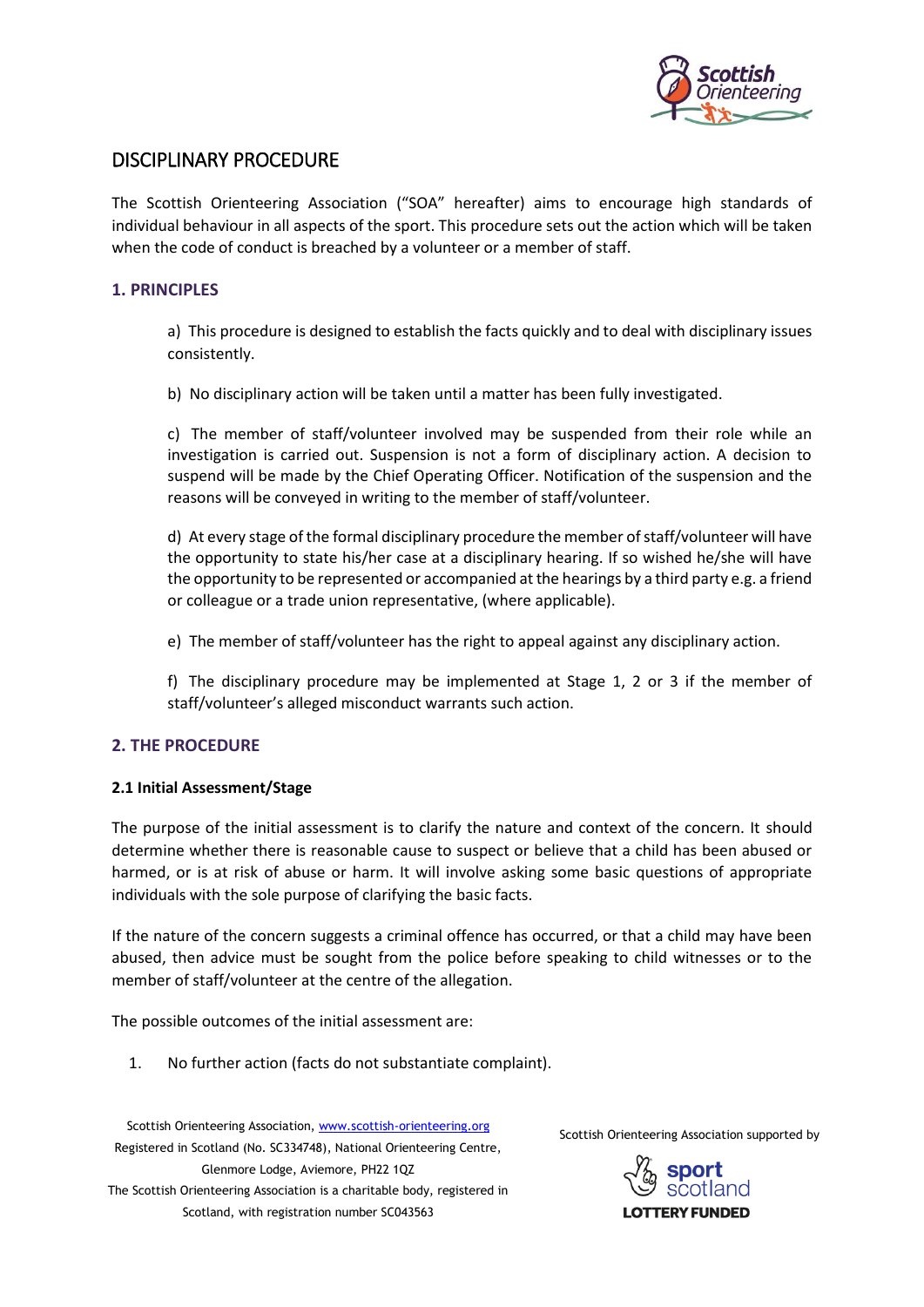

- 2. Situation is dealt with under formal disciplinary procedures (by sports organisation).
- 3. Child protection investigation (jointly by the police or social work services).
- 4. Criminal investigation (by the police).

Where a member of staff/volunteer fails to meet the required standard of behaviour and the shortfall is of a minor nature, the [role title] may decide to speak to the member of staff/volunteer on an informal basis to avoid the need for formal disciplinary action. The [role title] will also advise the member of staff/volunteer of the need to achieve and maintain the standards required. The [role title] may inform the member of staff/volunteer that failure to achieve the required standards will result in a formal disciplinary hearing, which may result in disciplinary action.

Facts of the conversation should be noted and confirmed in writing to the member of staff/volunteer so there is clarity about what has to be achieved.

Following the initial assessment a period of precautionary suspension may be helpful or necessary while a concern is being further investigated.

## **2.2 Precautionary Suspension**

Precautionary suspension may be considered in the following circumstances:

- if the police or social work services advise suspension
- if the allegation made against the member of staff/volunteer was ultimately to be proved, then there would be a significant concern about the conduct of that member of staff/volunteer towards children or other adults
- if the member of staff/volunteer's attendance or involvement in the club could compromise the investigation
- if Disclosure Scotland notify the SOA that an individual is being considered for the Children's List. Suspension is not a form of disciplinary action and does not involve prejudgment.. It should only be considered in the above circumstances. In all cases of suspension the welfare of children will be the paramount concern.

# **2.3 Formal Disciplinary Procedure**

Stage 1 – First warning

If conduct is unsatisfactory, the member of staff/volunteer will be given a written warning. Such warnings will be recorded. The warning will expire after [6 months] of satisfactory conduct. A final written warning may be considered if there is no sustained satisfactory improvement or change.

Stage 2 – Final written warning

If the offence is serious, or there is no improvement in standards, or if a further offence of a similar

Scottish Orienteering Association[, www.scottish-orienteering.org](http://www.scottish-orienteering.org/) Registered in Scotland (No. SC334748), National Orienteering Centre, Glenmore Lodge, Aviemore, PH22 1QZ The Scottish Orienteering Association is a charitable body, registered in Scotland, with registration number SC043563

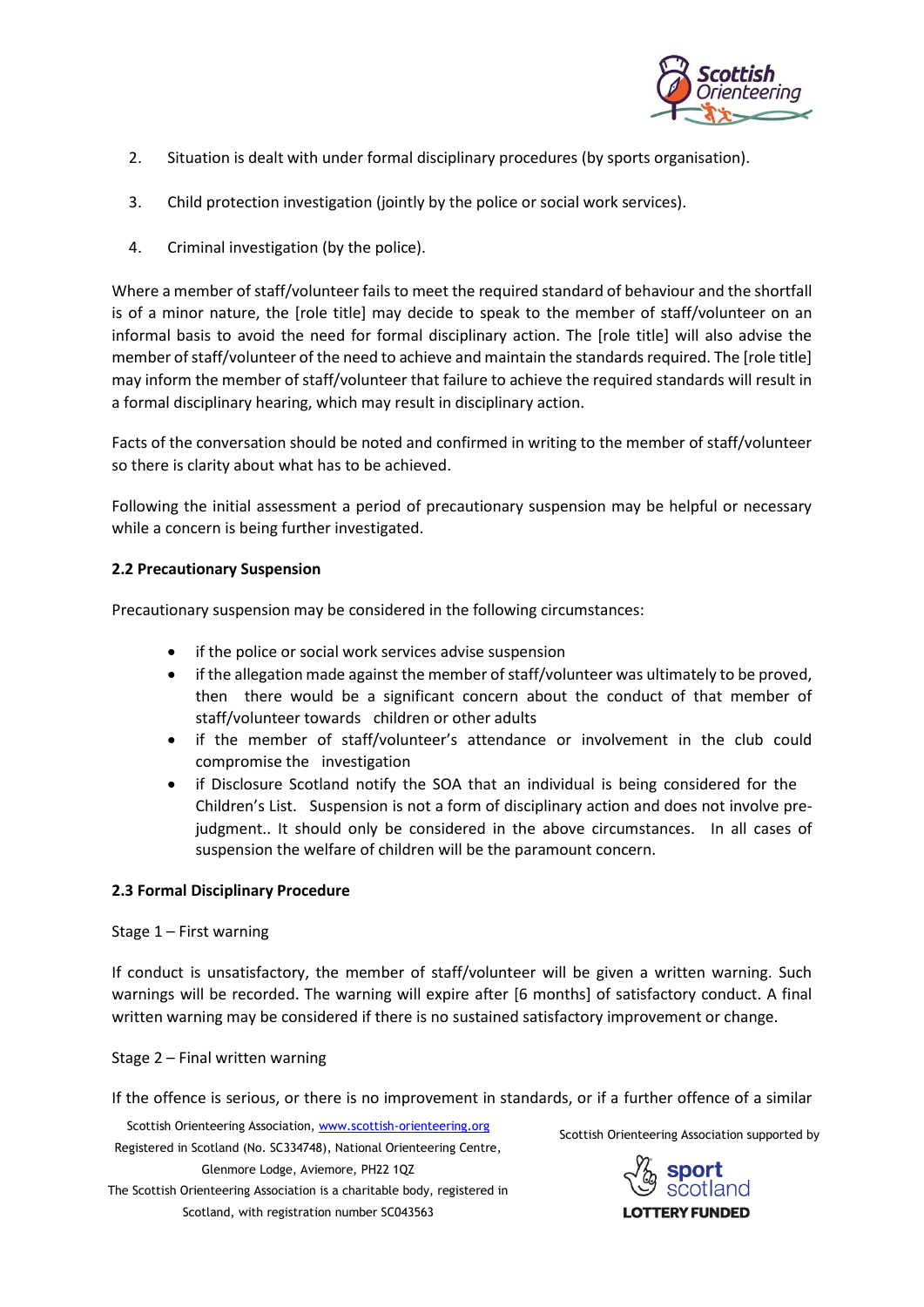

kind occurs, a final written warning will be given. The written warning will expire after [12 months. Action at Stage 3 will be taken if there is no sustained satisfactory improvement or change.

Stage 3 – Dismissal or Action Short of Dismissal

If the conduct has failed to improve, the member of staff/volunteer may suffer demotion, disciplinary transfer, or dismissal.

## Gross misconduct

If, after investigation, it is confirmed that a member of staff/volunteer has committed an offence of the following nature (the list is not exhaustive), the normal consequence will be dismissal without notice or payment in lieu of notice: - theft, damage to property, fraud, incapacity for work due to being under the influence of alcohol or illegal drugs, physical violence, bullying, abuse of a child and gross insubordination.

Following advice from the police, cases that also involve a criminal investigation will not preclude disciplinary action being taken.. This is provided sufficient information is available to enable the SOA to make a decision and that to do so does not jeopardize the criminal investigation. Any decision to dismiss will be taken by the SOA only after full investigation.

# **3. APPEALS**

A member of staff/volunteer who wishes to appeal against any disciplinary decision must do so to the Chief Operating Officer within seven working days of the disciplinary decision being made known to them.

The member of staff/volunteer should provide a written statement of the appeal, indicating the grounds for the appeal together with such accompanying documents as they feel appropriate.

The appeal will be heard by the appeal committee (consisting of the Chief Operating Officer and two SOA board members) and a decision on the case made as impartially as possible.

The Chief Operating Officer will notify the member of staff/volunteer of the decision in writing as expeditiously as possible. The decision of appeal committee is final and there is no right of appeal.

# **4. REFERRALS TO THE CHILDREN'S LIST**

Where the SOA takes disciplinary action to remove a member of staff/volunteer from regulated work as a result of harmful behaviour towards a child, then they have a duty to refer the member of staff/volunteer to Disclosure Scotland so that consideration can be given to whether that individual should be barred from any kind of regulated work with children. Without this duty there would be no way of preventing individuals moving undetected to other organisations where they may continue to pose a risk.

Scottish Orienteering Association[, www.scottish-orienteering.org](http://www.scottish-orienteering.org/) Registered in Scotland (No. SC334748), National Orienteering Centre, Glenmore Lodge, Aviemore, PH22 1QZ The Scottish Orienteering Association is a charitable body, registered in Scotland, with registration number SC043563

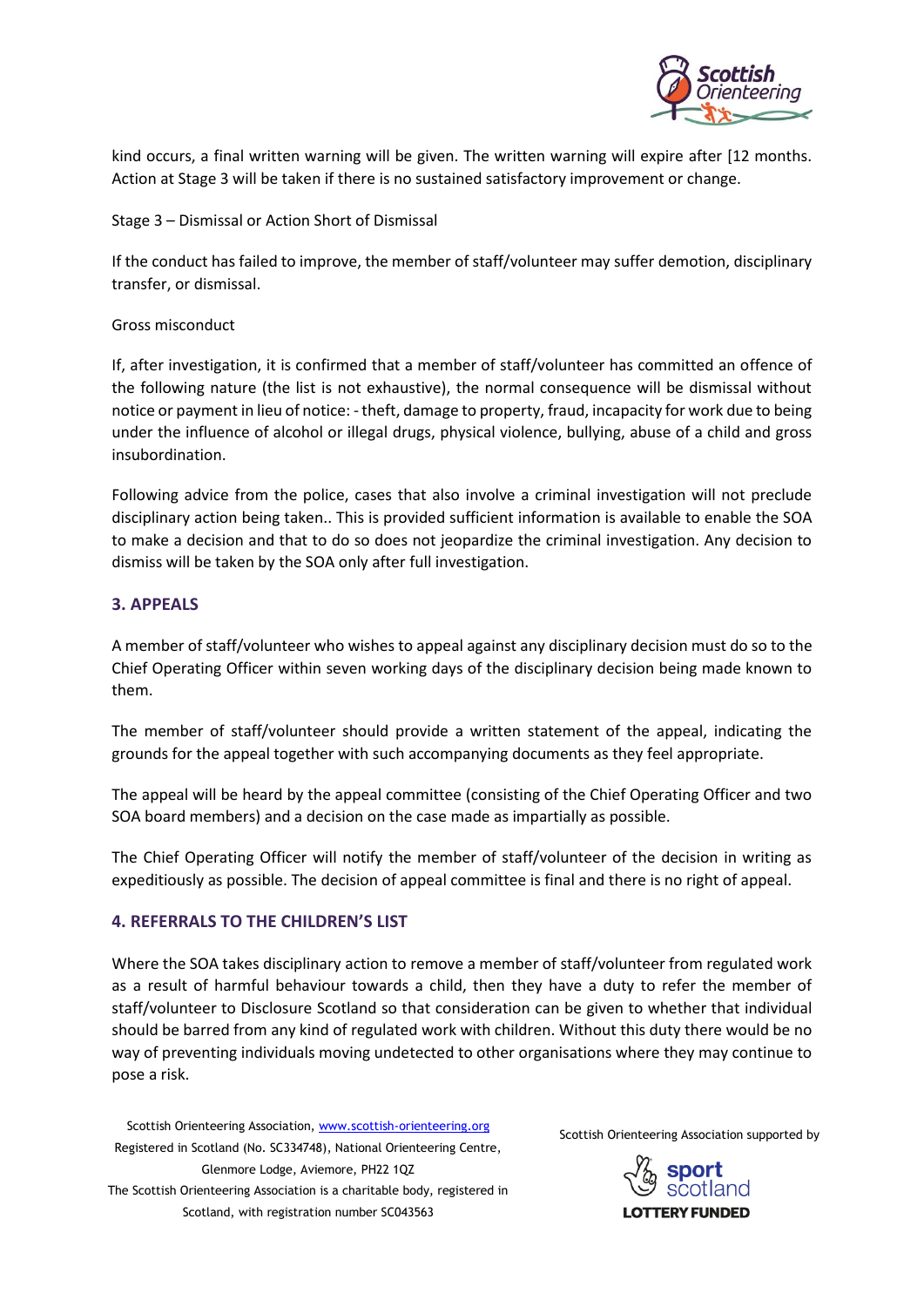

The Protection of Vulnerable Groups (Scotland) Act 2007 stipulates that organisations must refer to Disclosure Scotland the case of any member of staff/volunteer who (whether or not in the course of their role within the organisation) has:

- harmed a child
- placed a child at risk of harm
- engaged in inappropriate conduct involving pornography
- engaged in inappropriate conduct of a sexual nature involving a child, or
- given inappropriate medical treatment to a child.

AND as a result:

1. The SOA has dismissed the member of staff/volunteer.

2. The member of staff/volunteer would have been dismissed as a result of the incident had they not resigned, retired or been made redundant.

3. The SOA has transferred the member of staff/volunteer to a position within the SOA which is not regulated work with children.

4. The member of staff/volunteer would have been dismissed or considered for dismissal where employment or volunteer role was not due to end at the expiry of a fixed term contract; or,

5. The member of staff/volunteer would have been dismissed or considered for dismissal had the contract not expired.

The SOA will also refer the case of a member of staff/volunteer where information becomes available after the member of staff/volunteer has:

- been dismissed by the SOA
- resigned, retired or been made redundant
- been transferred to another position in the SOA which is not regulated work with children; and,
- where the SOA receives information that a member of staff/volunteer who holds a position of regulated work has been listed on the Children's List, the member of staff/volunteer will be removed from the regulated work with children post.

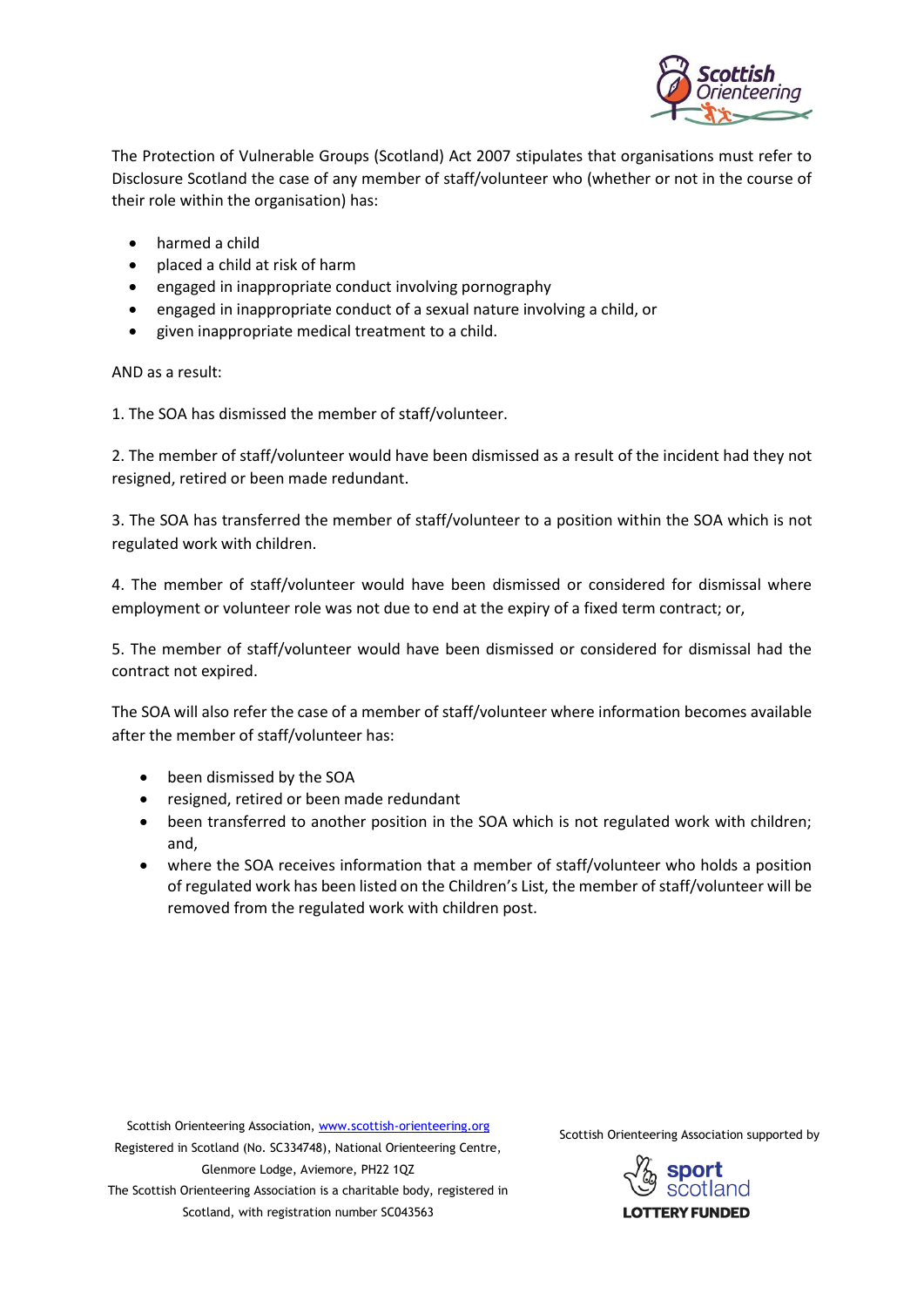

# APPENDIX Code of Conduct for Coach Educators (from British Orienteering)

British Orienteering acknowledges the importance and the potential impact of the Tutor, Coach Educator, Assessor and Internal Verifier's roles.

The following items should be seen as additional to those principles set out and agreed in the British OrienteeringCoaches' Code of Conduct.

# **Personal responsibility**

'Educators' should demonstrate exemplary personal behaviour and conduct themselves appropriately at all times. Thisincludes;

- Being appropriately and cleanly dressed according to the environment in which they are working
- Using non-discriminatory language
- Being supportive and sensitive to all course participants
- Acting in an honest and truthful manner
- Being non-judgemental and allowing others to state their own point of view
- Refraining from any behaviour that is inappropriate or that may cause offence to individuals or which may bring the British Orienteering or the Recognised Centre into disrepute
- Abiding by the requirements of the British Orienteering's Equality and Child Protection Policies

# **Professional responsibility**

'Educators' should act in a professional manner and with integrity at all times, this includes:-

- Remembering they are representing British Orienteering and the Recognised Centre when tutoring orassessing.
- Using course resources and delivering resources in the manner intended by British Orienteering
- Assessing and Internally Verifying to the standards and the consistency required by British **Orienteering**
- Keeping up-to-date in the areas of sports coaching and teaching
- Being able to self analyse and develop their personal performance
- Committing to continuous professional development

#### **Practical responsibility**

'Educators' should strive to attain and maintain a high level of competency at all times in the aspects of their work. This includes:-

- Arriving at least 30 minutes prior to activity (course commencement, assessment etc) commencement inorder to set up the learning environment appropriately and to greet the course participants
- Delivering all courses in a positive way

Scottish Orienteering Association[, www.scottish-orienteering.org](http://www.scottish-orienteering.org/) Registered in Scotland (No. SC334748), National Orienteering Centre, Glenmore Lodge, Aviemore, PH22 1QZ The Scottish Orienteering Association is a charitable body, registered in

Scotland, with registration number SC043563

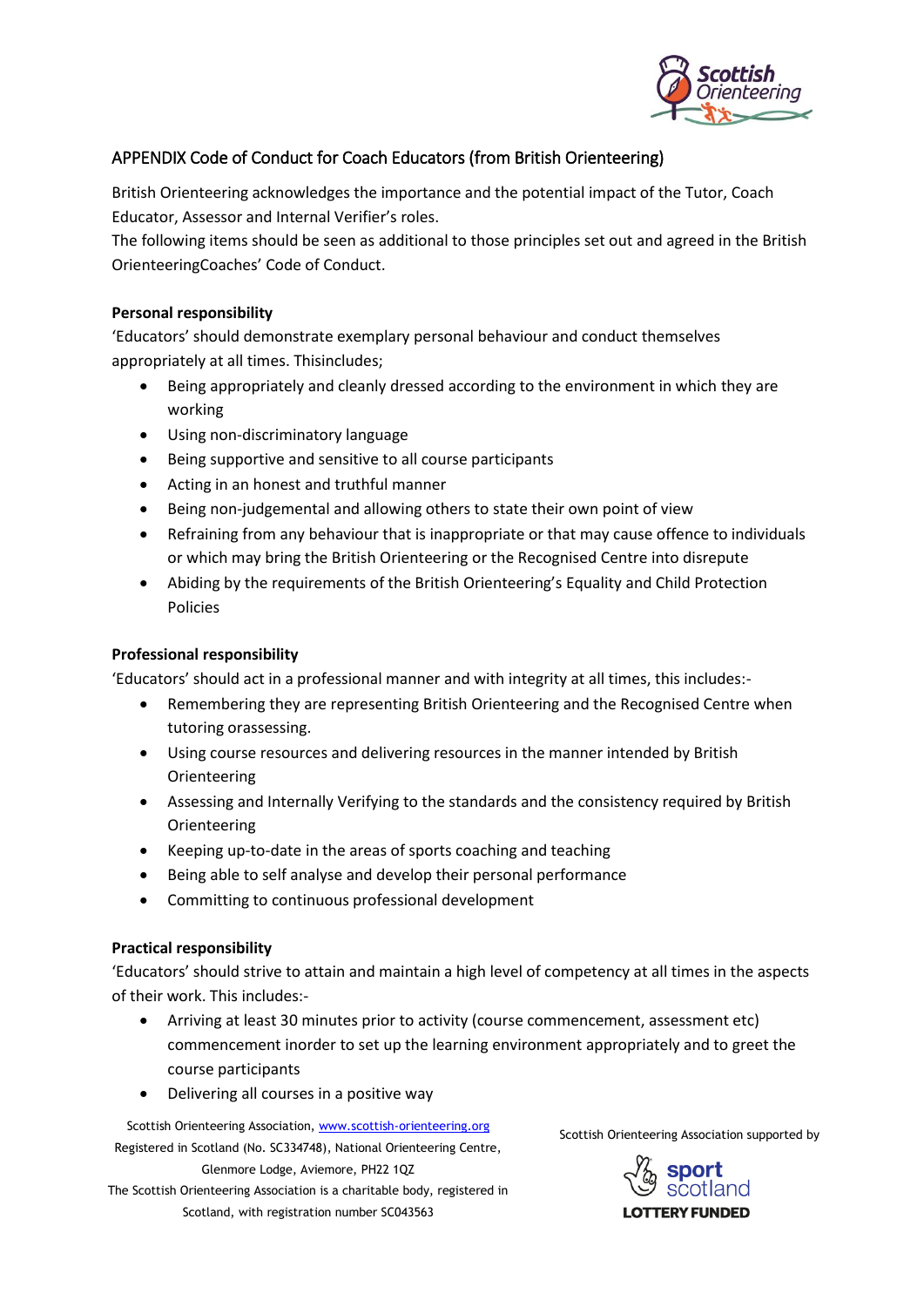

- Maintaining confidentiality, anonymity and privacy within the activity setting and beyond unless doing sopotentially compromises a child's welfare
- Creating a supportive learning environment
- Achieving a balance of facilitation and information giving, to enable participants to learn
- Enjoying a positive approach to best practice
- Engaging participants in discussions and valuing their contributions
- Challenging negative or inappropriate attitudes and behaviour in a constructive way
- Being flexible and adaptable

As a qualified Tutor, Coach Educator, Assessor or Internal Verifier I can confirm that I have read, signed and agreed to abide by this 'Educator' Code of Conduct as required by British Orienteering.

Name………………………………………………….. British Orienteering membership No……………..

Signed…………………………………………………. Date……………………………………….

Scottish Orienteering Association[, www.scottish-orienteering.org](http://www.scottish-orienteering.org/) Registered in Scotland (No. SC334748), National Orienteering Centre, Glenmore Lodge, Aviemore, PH22 1QZ The Scottish Orienteering Association is a charitable body, registered in Scotland, with registration number SC043563

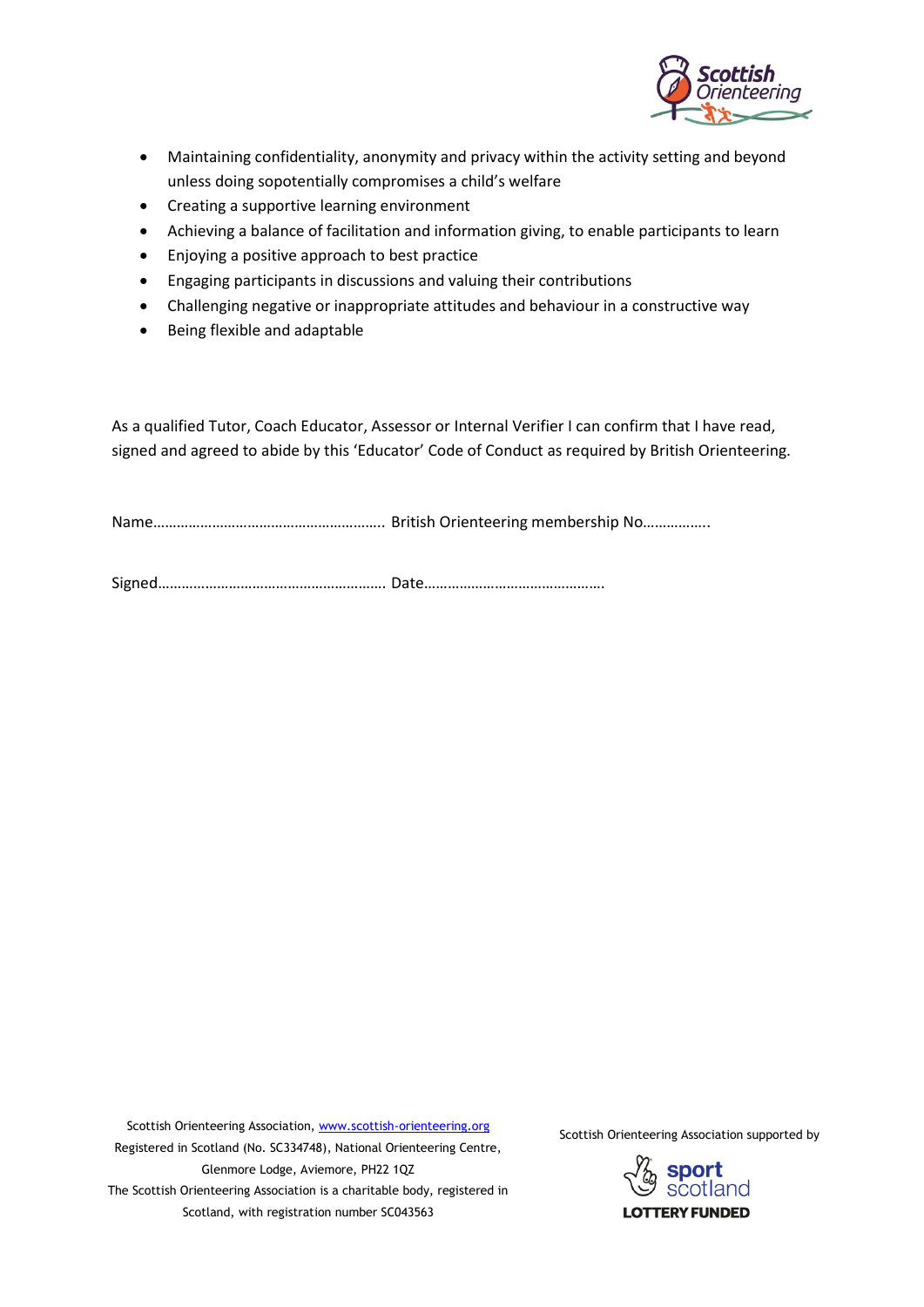

# CODE OF CONDUCT FOR THE PROTECTION OF CHILDREN IN SPORT

## **Why this is important**

A Code of Conduct has a number of important functions. It:

- sets out what behaviour is acceptable and unacceptable
- defines standards of practice expected from those to whom it applies
- forms the basis for challenging and improving practice
- helps to safeguard staff by encouraging them to adhere to agreed standards of practice
- sets out for children and parents the standards of practice which they and the organisation should expect from those who work/volunteer with children

The SOA supports and requires *all* members to observe the following standards of practice, including verbal and non-verbal actions when in involved in activities with children.

All concerns about breach of this Code of Conduct will be taken seriously and responded to in line with the SOA's Complaints Policy, Performance Management, Disciplinary Procedure and/or Procedure for Responding to Concerns about Child Abuse.

## **Good practice**

- Make sport fun, enjoyable and promote fair play.
- Treat all children equally, with respect, dignity and fairness.
- Involve parents wherever possible.
- Build balanced relationships based on mutual trust that empower and include children in the decision-making process.
- Always work in an open environment. Avoid private or unobserved situations.
- Put the welfare of each child first before winning or achieving performance goals.
- Be an excellent role model including not smoking or drinking alcohol in the company of children.
- Give enthusiastic and constructive feedback rather than negative criticism.
- Recognise the developmental needs and capacity of children and avoid excessive training and competition, pushing them against their will and putting undue pressure on them.

#### **Practice to be avoided**

In the context of your role within the SOA, the following practice should be avoided:

- Having 'favourites' this could lead to resentment and jealousy by other children and could be misinterpreted by others.
- Spending excessive amounts of time alone with children away from others.
- Entering children's bedrooms on trips away from home, unless in an emergency situation or in the interest of health and safety. If it is necessary to enter rooms, alert the occupants by knocking and announcing your intention to enter. The door should remain open, if appropriate.

Scottish Orienteering Association[, www.scottish-orienteering.org](http://www.scottish-orienteering.org/) Registered in Scotland (No. SC334748), National Orienteering Centre, Glenmore Lodge, Aviemore, PH22 1QZ The Scottish Orienteering Association is a charitable body, registered in Scotland, with registration number SC043563

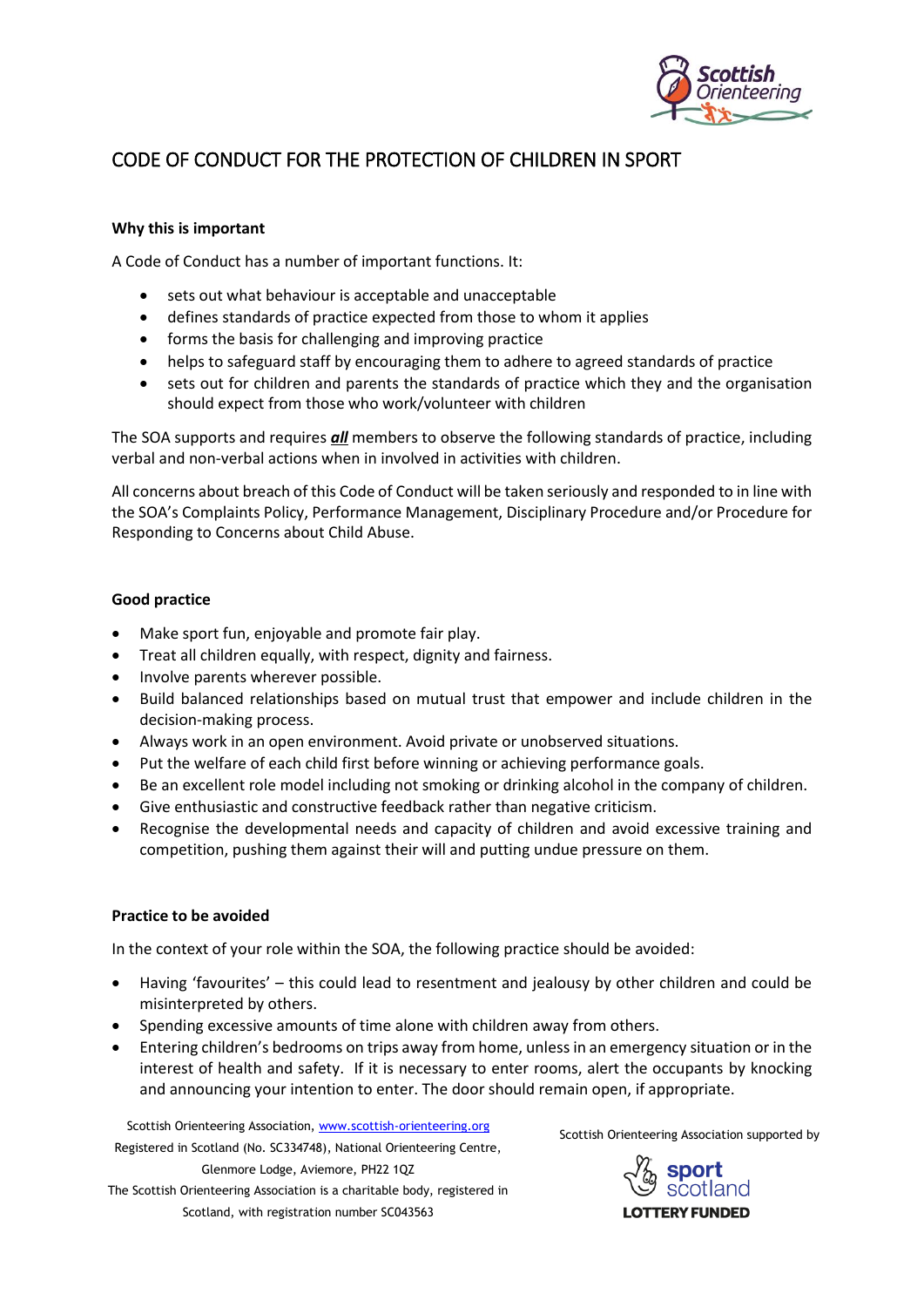

• Where possible, doing things of a personal nature for children that they can do for themselves.

#### **Practice never to be sanctioned**

In the context of your role within the SOA, the following practices will never be sanctioned:

- Engaging in sexually provocative games, including horseplay.
- Engaging in rough or physical contact except as permitted within the rules of the game or competition.
- Forming intimate emotional, physical or sexual relationships with children.
- Allowing or engaging in touching a child in a sexually suggestive manner.
- Allowing children to swear or use sexualised language unchallenged.
- Making sexually suggestive comments to a child, even in fun.
- Reducing a child to tears as a form of control.
- Allowing allegations made by a child to go unchallenged, unrecorded or not acted upon.
- Inviting or allowing children to stay with you at your home.
- Coaches and other leaders sharing a room alone with a child for sleeping accommodation.

Some residential facilities offer dormitory sleeping arrangements where leaders may be required to share with children. In such circumstances organisers must ensure that at least two adults who have been recruited and selected using the recommended procedure are present, preferably one male and one female, and that such arrangements have been discussed and agreed with children and parents in advance.

In some circumstances older children may be required to share rooms with senior team mates (i.e. over 18s). If this is necessary, it should be discussed and agreed in advance with the young person and the parents (where appropriate and practicable). The young people involved should also be aware of whom they should speak to if they have any worries or concerns during this time.

Scottish Orienteering Association[, www.scottish-orienteering.org](http://www.scottish-orienteering.org/) Registered in Scotland (No. SC334748), National Orienteering Centre, Glenmore Lodge, Aviemore, PH22 1QZ The Scottish Orienteering Association is a charitable body, registered in Scotland, with registration number SC043563

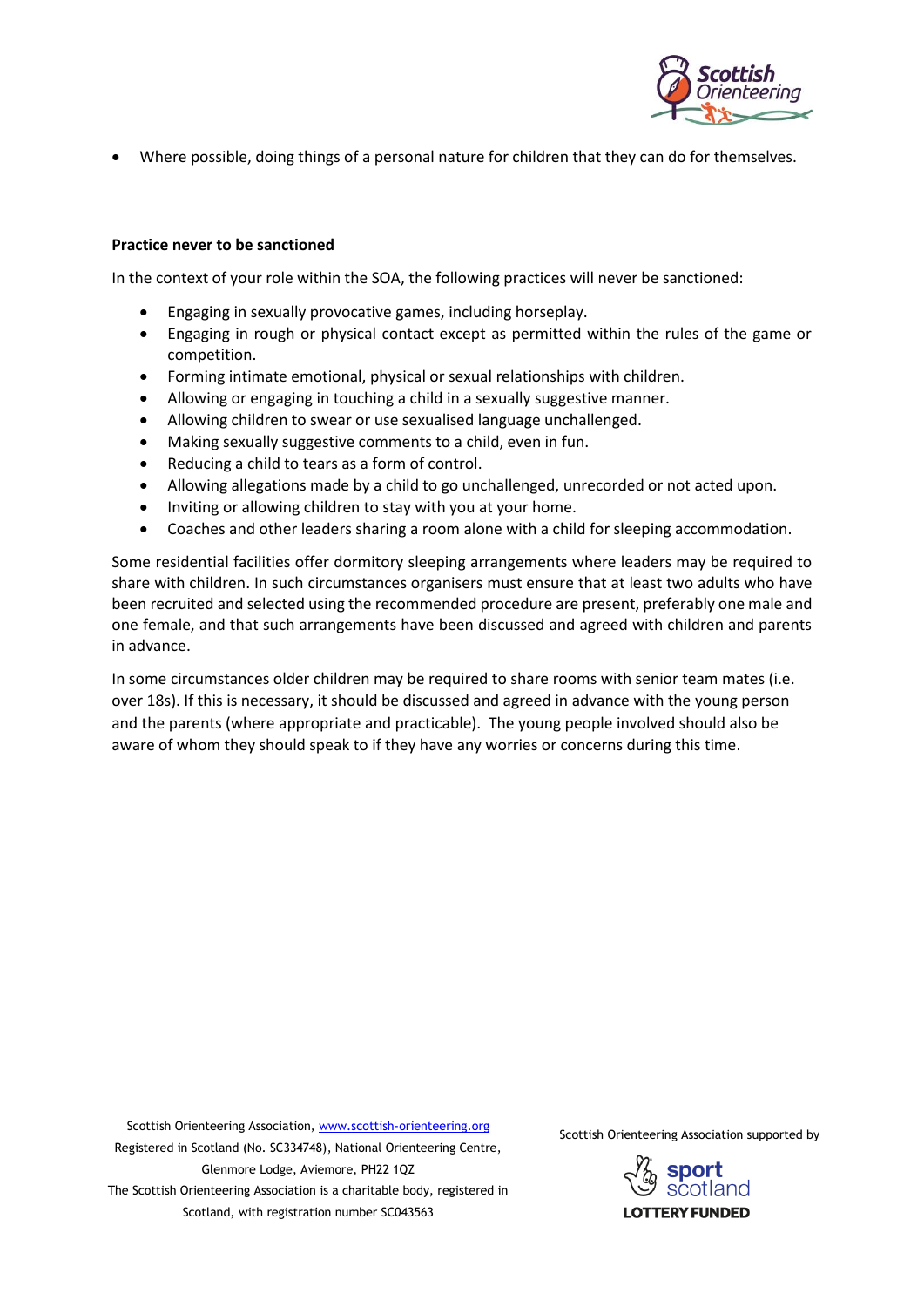



CODE OF CONDUCT FOR Scottish Junior Orienteering Squad (ScotJOS)

# **Rights (all athletes, coaches, other adults)**

I agree to:

- respect and support the rights of every individualto be an equal member of the squad
- contribute to an environment of fun and enjoyment which is free of fear, discrimination or harassment
- respect the right of everyone to take part in orienteering experiences provided at a level appropriate to their physical and technical development
- be discreet in the handling of any information about other athletes, coaches or adults

#### **Responsibilities (all athletes, coaches, other adults)**

I will:

- be fair, considerate and honest in my dealings with everyone
- display high standards of language, manner, punctuality and preparation
- not engage in any behaviour which constitutes any form of abuse (physical, sexual or emotional) or bullying
- promote respect for the environment
- promote a healthy lifestyle (there is a zero tolerance policy of smoking, taking banned substances or drinking alcohol whilst engaged in ScotJOS activities)

#### **Responsibilities (Professional Standards for coaches)**

Coaches will:

- create enjoyable orienteering experiences which are matched to the athletes' technical and physical ability, behavioural and emotional development, following the guidelines provided by Scottish Orienteering for coaching activities
- provide positive verbal feedback in a constructive and encouraging manner to all athletes at all times
- promote the welfare of their athletes and discuss with the athletes, their \*parents/carers and other coaches the potential impact of the programme on the athlete
- take action if they have any welfare concerns about any of their athletes by following the appropriate procedures
- encourage athletes to take responsibility for their own development
- communicate fully with athletes and \*parents/carers the nature of the coaching programme and costs involved
- develop an awareness of nutrition as part of an overall education in lifestyle management

\*consultation with parents/carers applies only for minors ie U18s.

Scottish Orienteering Association[, www.scottish-orienteering.org](http://www.scottish-orienteering.org/) Registered in Scotland (No. SC334748), National Orienteering Centre, Glenmore Lodge, Aviemore, PH22 1QZ The Scottish Orienteering Association is a charitable body, registered in Scotland, with registration number SC043563

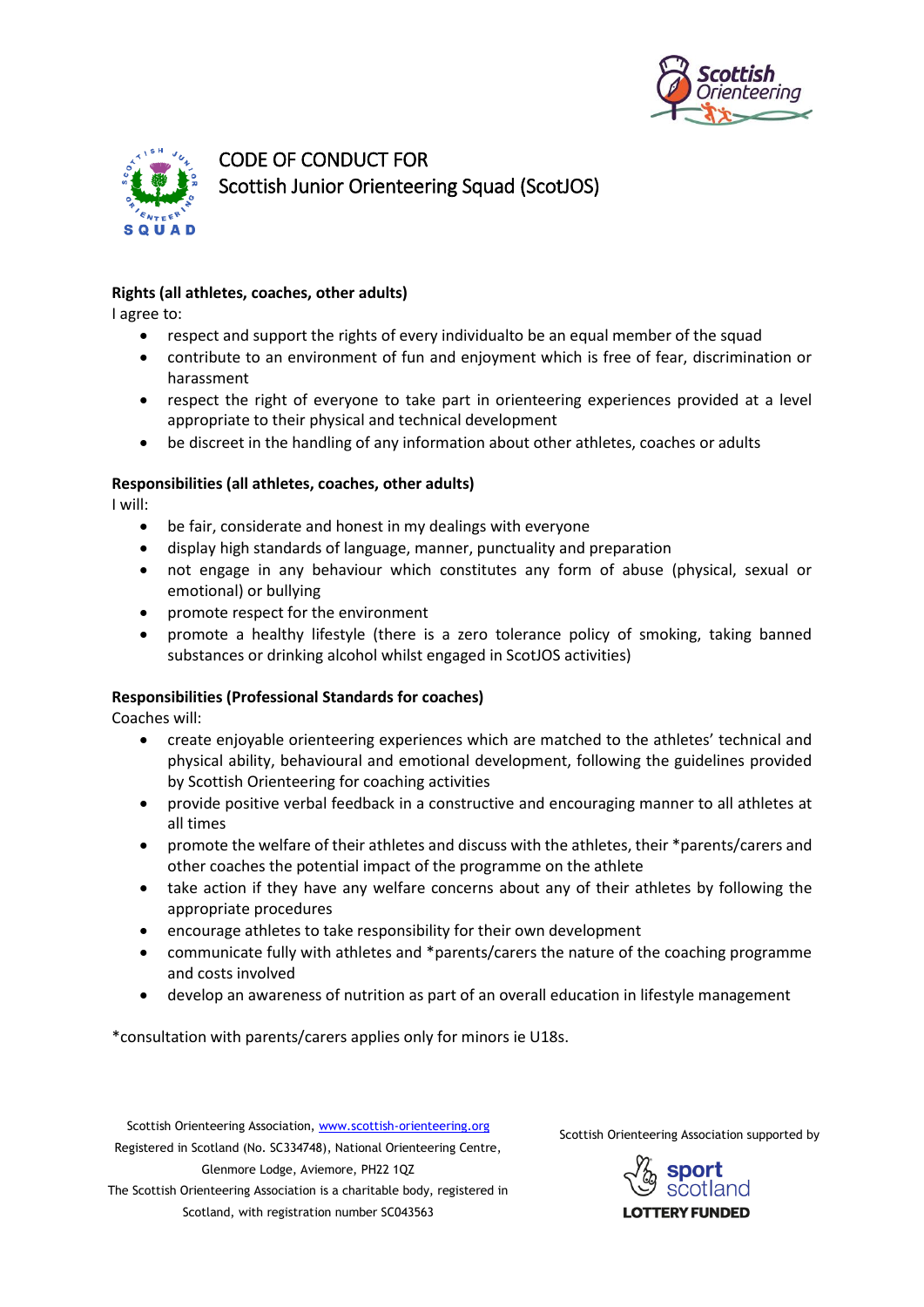

# DISCIPLINARY PROCEDURE in breach of Code of Conduct for Coach Educators

The Scottish Orienteering Association ("SOA" hereafter) aims to encourage high standards of individual behaviour in all aspects of the sport. This procedure sets out the action which will be taken when the code of conduct is breached by a volunteer or a member of staff. This document should be read in conjunction with the SOA Child Protection Policy and the British Orienteering's Code of Conduct for Coach Educators.

# **1. PRINCIPLES**

- a) This procedure is designed to establish the facts quickly and to deal with disciplinary issues consistently.
- b) No disciplinary action will be taken until a matter has been fully investigated.
- c) The member of staff/volunteer involved may be suspended from their role before an investigation is carried out. Suspension is not a form of disciplinary action. A decision to suspend will be made by the Chief Operating Officer. Notification of the suspension and the reasons will be conveyed in writing to the member of staff/volunteer.
- d) At every stage of the formal disciplinary procedure the member of staff/volunteer will have the opportunity to state his/her case at a disciplinary hearing. If so wished he/she will have the opportunity to be represented or accompanied at the hearings by a third party e.g. a friend or colleague or a trade union representative, (where applicable).
- e) The member of staff/volunteer has the right to appeal against any disciplinary action.
- f) The disciplinary procedure may be implemented at Stage 1, 2 or 3 if the member of staff/volunteer's alleged misconduct warrants such action.
- g) If the Chief Operating Officer is the person affected, the President of the SOA will take over the responsibility.

# **2. THE PROCEDURE**

#### **2.1 Initial Assessment/Stage**

The purpose of the initial assessment is to clarify the nature and context of the concern. It should determine whether there is reasonable cause to suspect or believe that a child has been abused or harmed, or is at risk of abuse or harm. It will involve asking some basic questions of appropriate individuals with the sole purpose of clarifying the basic facts.

If the nature of the concern suggests a criminal offence has occurred, or that a child may have been abused, then advice must be sought from the police before speaking to child witnesses or to the member of staff/volunteer at the centre of the allegation.

The possible outcomes of the initial assessment are:

a) No further action (facts do not substantiate complaint).

Scottish Orienteering Association[, www.scottish-orienteering.org](http://www.scottish-orienteering.org/) Registered in Scotland (No. SC334748), National Orienteering Centre, Glenmore Lodge, Aviemore, PH22 1QZ The Scottish Orienteering Association is a charitable body, registered in Scotland, with registration number SC043563

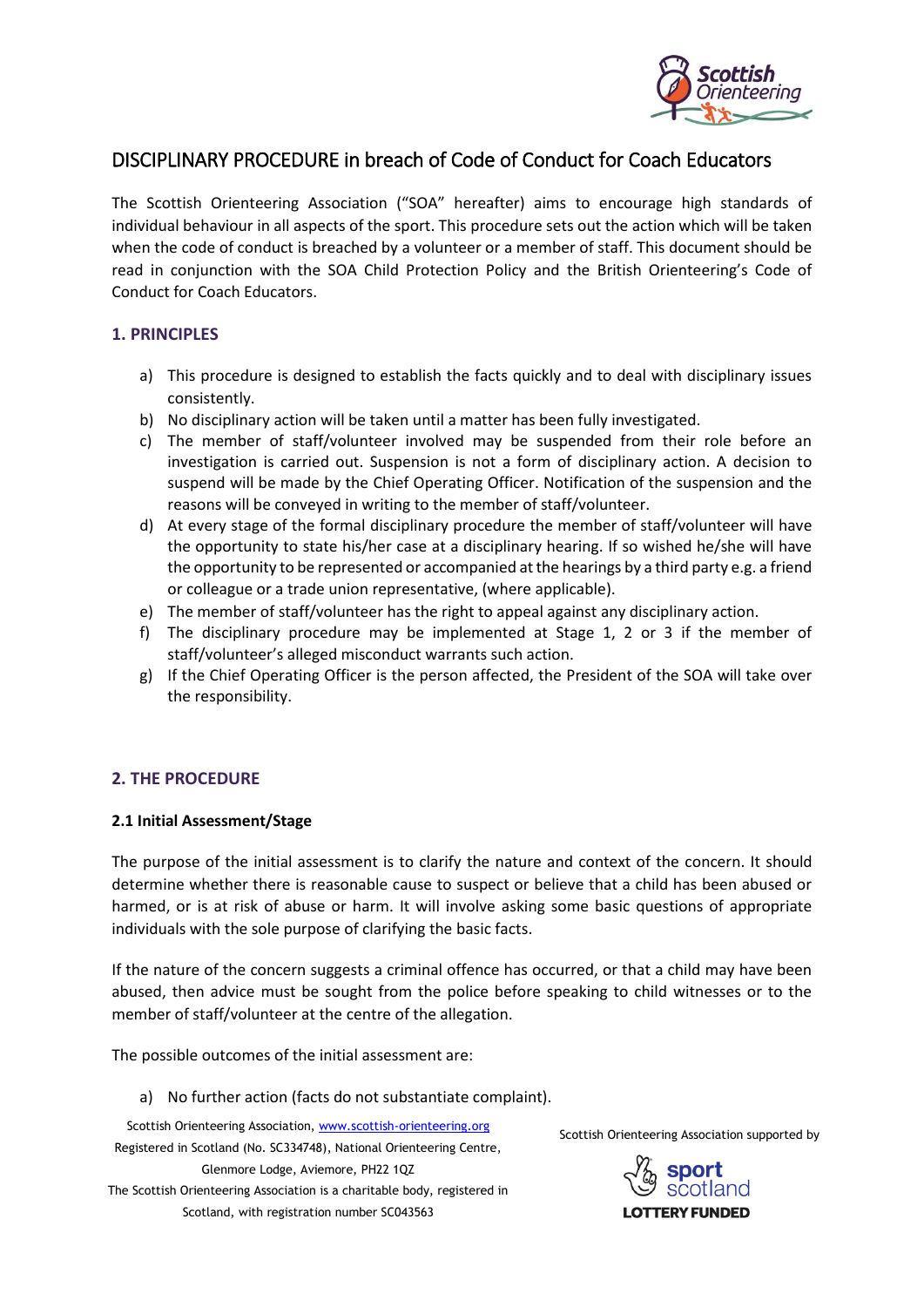

- b) Situation is dealt with under formal disciplinary procedures (by the SOA).
- c) Child protection investigation (jointly by the police or social work services).
- d) Criminal investigation (by the police).

Where a member of staff/volunteer fails to meet the required standard of behaviour and the shortfall is of a minor nature, the Chief Operating Officer may decide to speak to the member of staff/volunteer on an informal basis to avoid the need for formal disciplinary action. The Chief Operating Officer will also advise the member of staff/volunteer of the need to achieve and maintain the standards required. The Chief Operating Officer may inform the member of staff/volunteer that failure to achieve the required standards will result in a formal disciplinary hearing, which may result in disciplinary action. If the Chief Operating Officer is the person affected or if she/he is absent, the President of the SOA will be the person responsible.

Facts of the conversation should be noted and confirmed in writing to the member of staff/volunteer so there is clarity about what has to be achieved.

Following the initial assessment, a period of precautionary suspension may be helpful or necessary while a concern is being further investigated.

# **2.2 Precautionary Suspension**

Precautionary suspension may be considered in the following circumstances:

- if the police or social work services advise suspension
- if the allegation made against the member of staff/volunteer was ultimately to be proved, then there would be a significant concern about the conduct of that member of staff/volunteer towards children or other adults
- if the member of staff/volunteer's attendance or involvement in the club could compromise the investigation
- if Disclosure Scotland notify the SOA that an individual is being considered for the Children's List. Suspension is not a form of disciplinary action and does not involve prejudgment. It should only be considered in the above circumstances. In all cases of suspension, the welfare of children will be the paramount concern.

# **2.3 Formal Disciplinary Procedure**

#### Stage 1 – First warning

If conduct is unsatisfactory, the member of staff/volunteer will be given a written warning. Such warnings will be recorded. The warning will expire after [6 months] of satisfactory conduct. A final written warning may be considered if there is no sustained satisfactory improvement or change.

#### Stage 2 – Final written warning

If the offence is serious, or there is no improvement in standards, or if a further offence of a similar

Scottish Orienteering Association[, www.scottish-orienteering.org](http://www.scottish-orienteering.org/) Registered in Scotland (No. SC334748), National Orienteering Centre, Glenmore Lodge, Aviemore, PH22 1QZ The Scottish Orienteering Association is a charitable body, registered in Scotland, with registration number SC043563

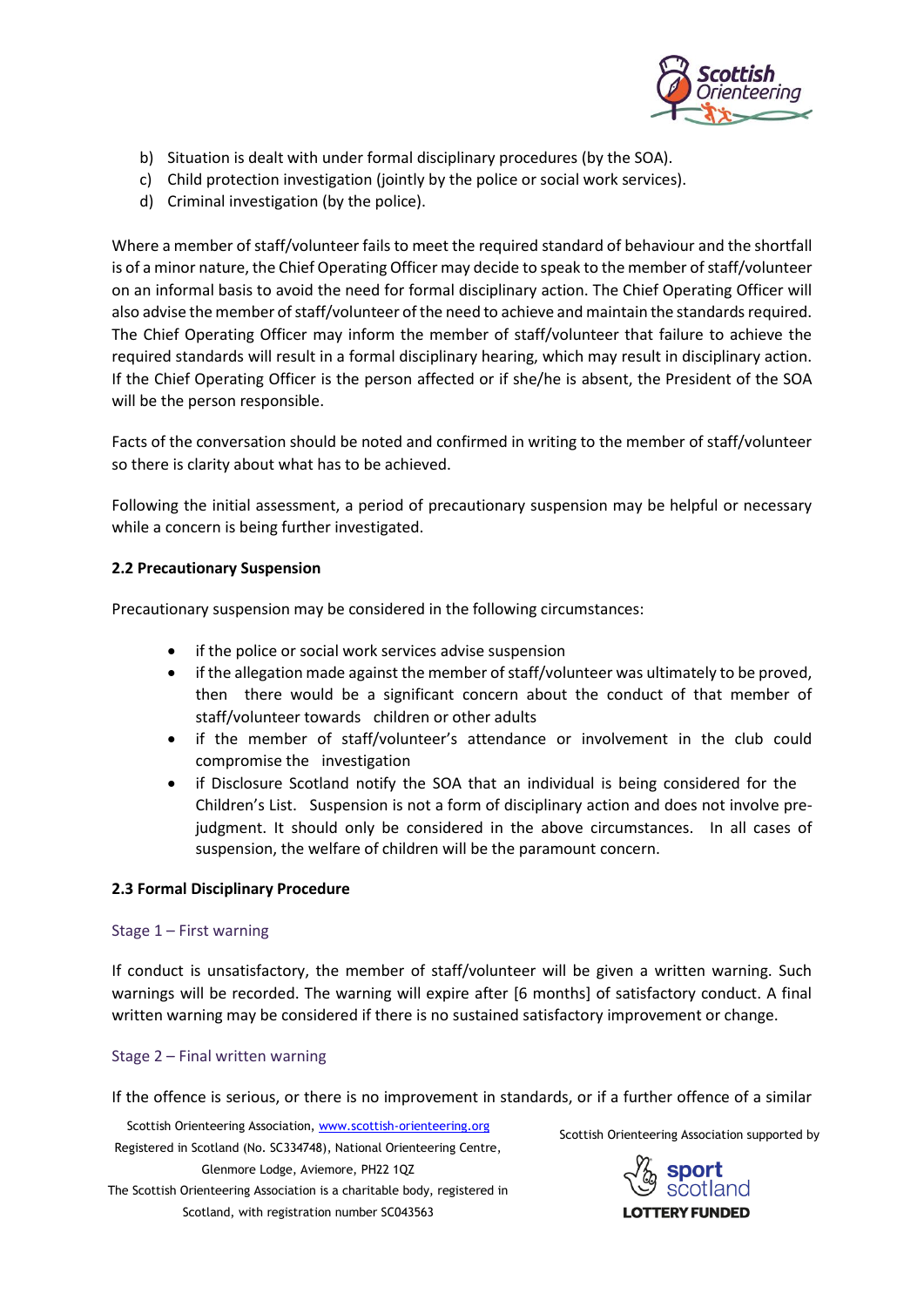

kind occurs, a final written warning will be given. The written warning will expire after 12 months. Action at Stage 3 will be taken if there is no sustained satisfactory improvement or change.

#### Stage 3 – Dismissal or Action Short of Dismissal

If the conduct has failed to improve, the member of staff/volunteer may suffer demotion, disciplinary transfer, or dismissal.

#### Gross misconduct

If, after investigation, it is confirmed that a member of staff/volunteer has committed an offence of the following nature (the list is not exhaustive), the normal consequence will be dismissal without notice or payment in lieu of notice: - theft, damage to property, fraud, incapacity for work due to being under the influence of alcohol or illegal drugs, physical violence, bullying, abuse of a child and gross insubordination.

Following advice from the police, cases that also involve a criminal investigation will not preclude disciplinary action being taken.. This is provided sufficient information is available to enable the SOA to make a decision and that to do so does not jeopardize the criminal investigation. Any decision to dismiss will be taken by the SOA only after full investigation.

## **3. APPEALS**

A member of staff/volunteer who wishes to appeal against any disciplinary decision must do so to the Chief Operating Officer within seven working days of the disciplinary decision being made known to them.

The member of staff/volunteer should provide a written statement of the appeal, indicating the grounds for the appeal together with such accompanying documents as they feel appropriate.

The appeal will be heard by the appeal committee (consisting of the Chief Operating Officer and two SOA board members) and a decision on the case made as impartially as possible.

The Chief Operating Officer will notify the member of staff/volunteer of the decision in writing as expeditiously as possible. The decision of appeal committee is final and there is no right of appeal.

# **4. REFERRALS TO THE CHILDREN'S LIST**

Where the SOA takes disciplinary action to remove a member of staff/volunteer from regulated work as a result of harmful behaviour towards a child, then they have a duty to refer the member of staff/volunteer to Disclosure Scotland so that consideration can be given to whether that individual should be barred from any kind of regulated work with children. Without this duty there would be no way of preventing individuals moving undetected to other organisations where they may continue to pose a risk.

Scottish Orienteering Association[, www.scottish-orienteering.org](http://www.scottish-orienteering.org/) Registered in Scotland (No. SC334748), National Orienteering Centre, Glenmore Lodge, Aviemore, PH22 1QZ The Scottish Orienteering Association is a charitable body, registered in Scotland, with registration number SC043563

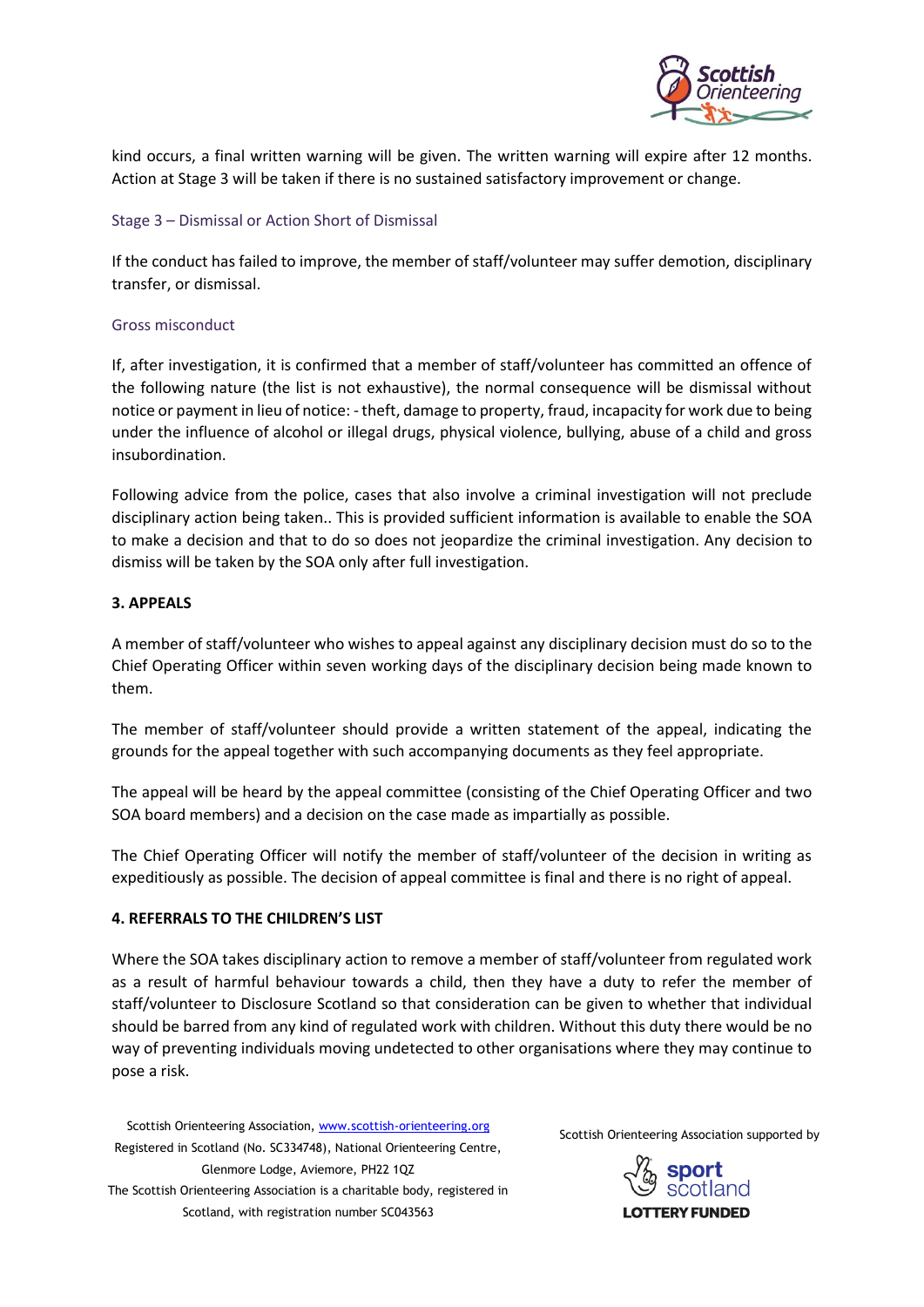

The Protection of Vulnerable Groups (Scotland) Act 2007 stipulates that organisations must refer to Disclosure Scotland the case of any member of staff/volunteer who (whether or not in the course of their role within the organisation) has:

- harmed a child
- placed a child at risk of harm
- engaged in inappropriate conduct involving pornography
- engaged in inappropriate conduct of a sexual nature involving a child, or
- given inappropriate medical treatment to a child.

AND as a result:

1. The SOA has dismissed the member of staff/volunteer.

2. The member of staff/volunteer would have been dismissed as a result of the incident had they not resigned, retired or been made redundant.

3. The SOA has transferred the member of staff/volunteer to a position within the SOA which is not regulated work with children.

4. The member of staff/volunteer would have been dismissed or considered for dismissal where employment or volunteer role was not due to end at the expiry of a fixed term contract; or,

5. The member of staff/volunteer would have been dismissed or considered for dismissal had the contract not expired.

The SOA will also refer the case of a member of staff/volunteer where information becomes available after the member of staff/volunteer has:

- been dismissed by the SOA
- resigned, retired or been made redundant
- been transferred to another position in [Organisation name] which is not regulated work with children; and,
- where the SOA receives information that a member of staff/volunteer who holds a position of regulated work has been listed on the Children's List, the member of staff/volunteer will be removed from the regulated work with children post.

# **5. CASE REVIEWS**

The SOA will review each case as it occurs including cases involving a safeguarding concern as well as a formal court case.

Scottish Orienteering Association[, www.scottish-orienteering.org](http://www.scottish-orienteering.org/) Registered in Scotland (No. SC334748), National Orienteering Centre, Glenmore Lodge, Aviemore, PH22 1QZ The Scottish Orienteering Association is a charitable body, registered in Scotland, with registration number SC043563

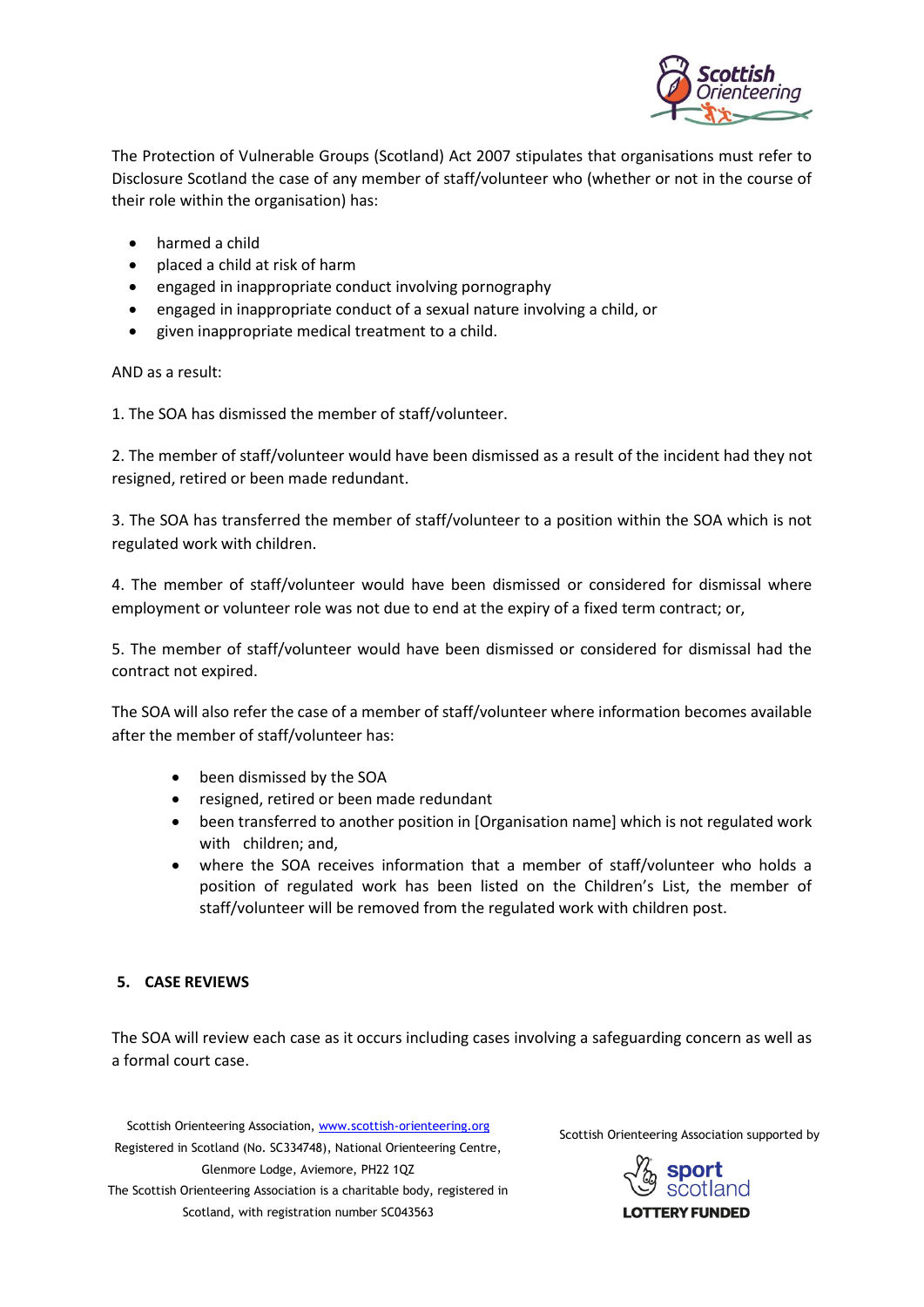

This review will be conducted within 3 months of the case closing by a third party. This third party will be our **sport**scotland Partnership Manager. The findings of this review will be presented to the SOA board to agree on learning points and any future actions required.

Scottish Orienteering Association[, www.scottish-orienteering.org](http://www.scottish-orienteering.org/) Registered in Scotland (No. SC334748), National Orienteering Centre, Glenmore Lodge, Aviemore, PH22 1QZ The Scottish Orienteering Association is a charitable body, registered in Scotland, with registration number SC043563

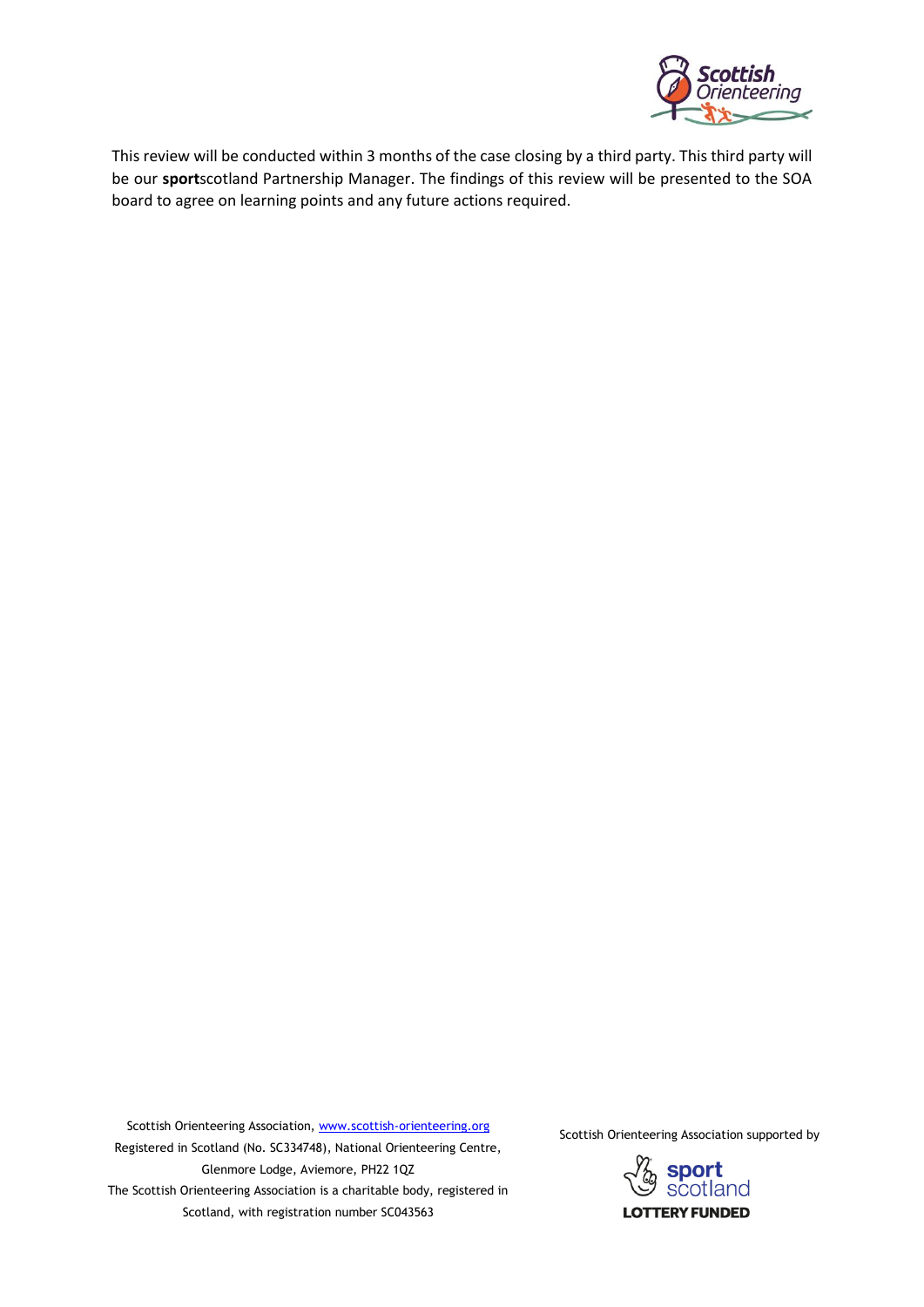

# COMPLAINTS & GRIEVANCE POLICY

Complaints can be raised by any person, member of Scottish Orienteering or member of the public and the complaint will be considered and if appropriate investigated.

Grievances occur when you have been affected by an action someone has taken in an unfair or unjust way. It is important that if you feel dissatisfied with any matter relating to your membership or work on behalf of orienteering be it paid or unpaid, you should have a means by which such a grievance can be aired and resolved.

This procedure applies to complaints and all members' grievances which arise from their involvement with orienteering in a voluntary or paid capacity or employees' grievances which relate to or arise from the terms of their employment except matters of discipline.

## **Procedure**

The complaint or grievance should, in the first instance, be discussed with the person responsible for the situation; that might be a club Chair, an event organiser or a staff member's Manager. Nothing in this procedure is intended to prevent you from informally raising any matter you may wish to mention. Informal discussion can frequently solve problems without the need for a written record. However, should informal discussion not resolve the complaint or grievance, then it should be made clear that there is a wish for the complaint or grievance to be formally recorded and investigated at the stage when the informal discussion fails to satisfactorily resolve any problem.

If you feel aggrieved at any matter relating to orienteering, your membership or your work (except personal harassment, for which there is separate procedure) paid or unpaid, you should:

(a) First raise the matter with the person responsible for the matter, which may be a club Chair, event organiser or line manager either verbally or in writing, explaining the nature and extent of your complaint or grievance.

(b) If the complaint or grievance is not resolved satisfactorily, or if it is not possible due to the nature of the complaint or grievance to approach the responsible person, the matter should in the first instance be notified to the Chief Executive, or, if the person responsible is the Chief Executive, the matter should be discussed with the Chair of Scottish Orienteering.

(c) The aggrieved person has the right to consult with a person of their choice at any stage of the procedure. They may also choose a representative to be present at any meeting arranged for the purpose of resolving a complaint or grievance to help you to explain the situation more clearly. It is the responsibility of the aggrieved individual to keep their representative fully informed.

(d) Details of all complaints or grievances raised under this procedure will be fully documented and in the case of employees filed on their personnel file.

(e) If a satisfactory solution cannot be reached by these discussions, a written statement should be sent to the Chief Operating Officer (or in a case where the complaint or grievance is against the Chief Operating Officer the Chair of Scottish Orienteering) setting out full details of the situation giving rise to the complaint or grievance. The matter shall then be referred to the Appeal Panel, which will make a final decision on the matter. This is the final stage of the complaint and grievance procedure.

(f) Complaints and grievances will be dealt with as promptly as possible relative to the individual circumstances of each case. Where a complaint or grievance request has been formally recorded, an

Scottish Orienteering Association[, www.scottish-orienteering.org](http://www.scottish-orienteering.org/) Registered in Scotland (No. SC334748), National Orienteering Centre, Glenmore Lodge, Aviemore, PH22 1QZ

The Scottish Orienteering Association is a charitable body, registered in Scotland, with registration number SC043563